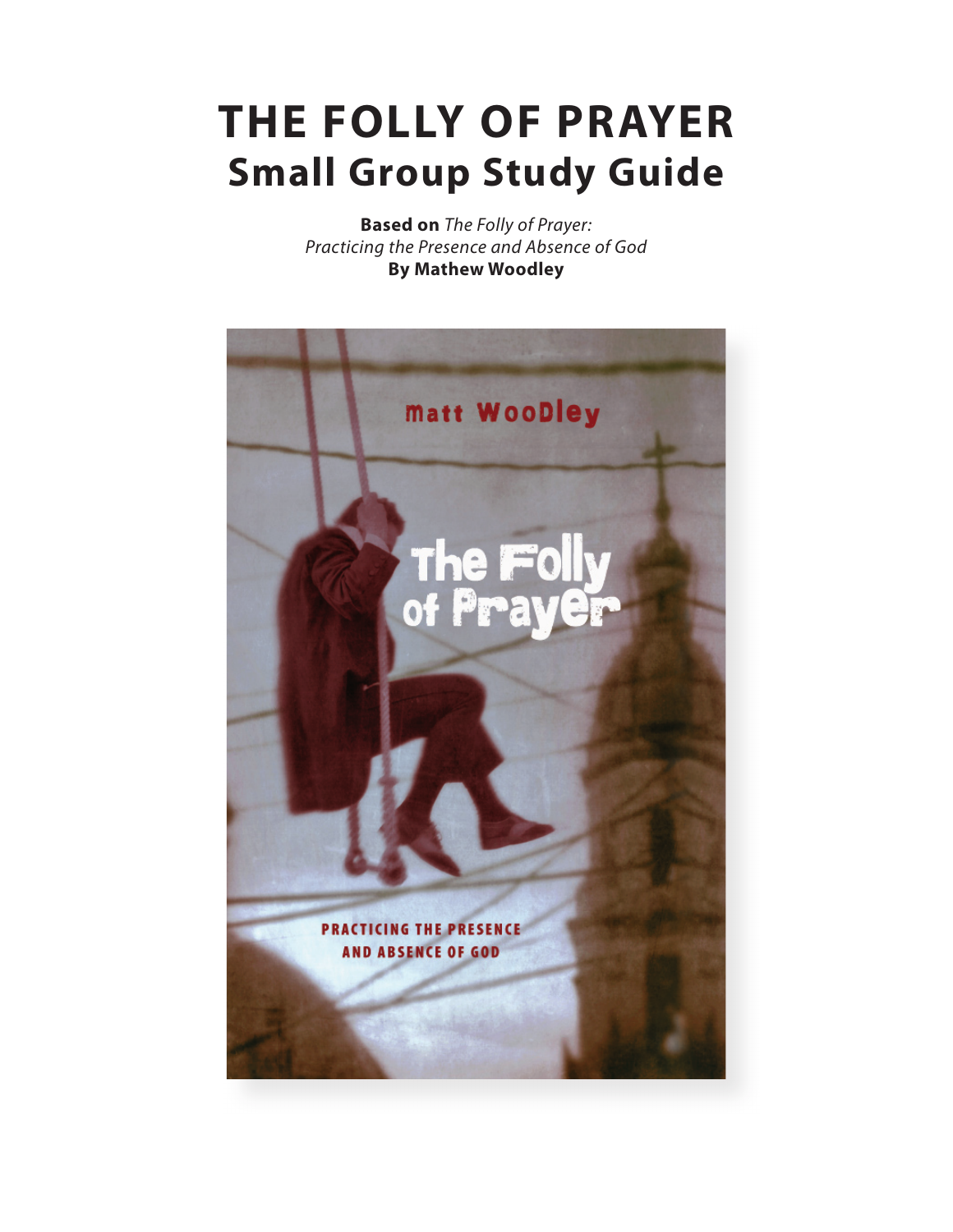# **Table of Contents**

| (Based on Chapter 1)  |  |
|-----------------------|--|
| (Based on Chapter 3)  |  |
| (Based on Chapter 4)  |  |
| (Based on Chapter 5)  |  |
| (Based on Chapter 7)  |  |
| (Based on Chapter 8)  |  |
| (Based on Chapter 9)  |  |
| (Based on Chapter 10) |  |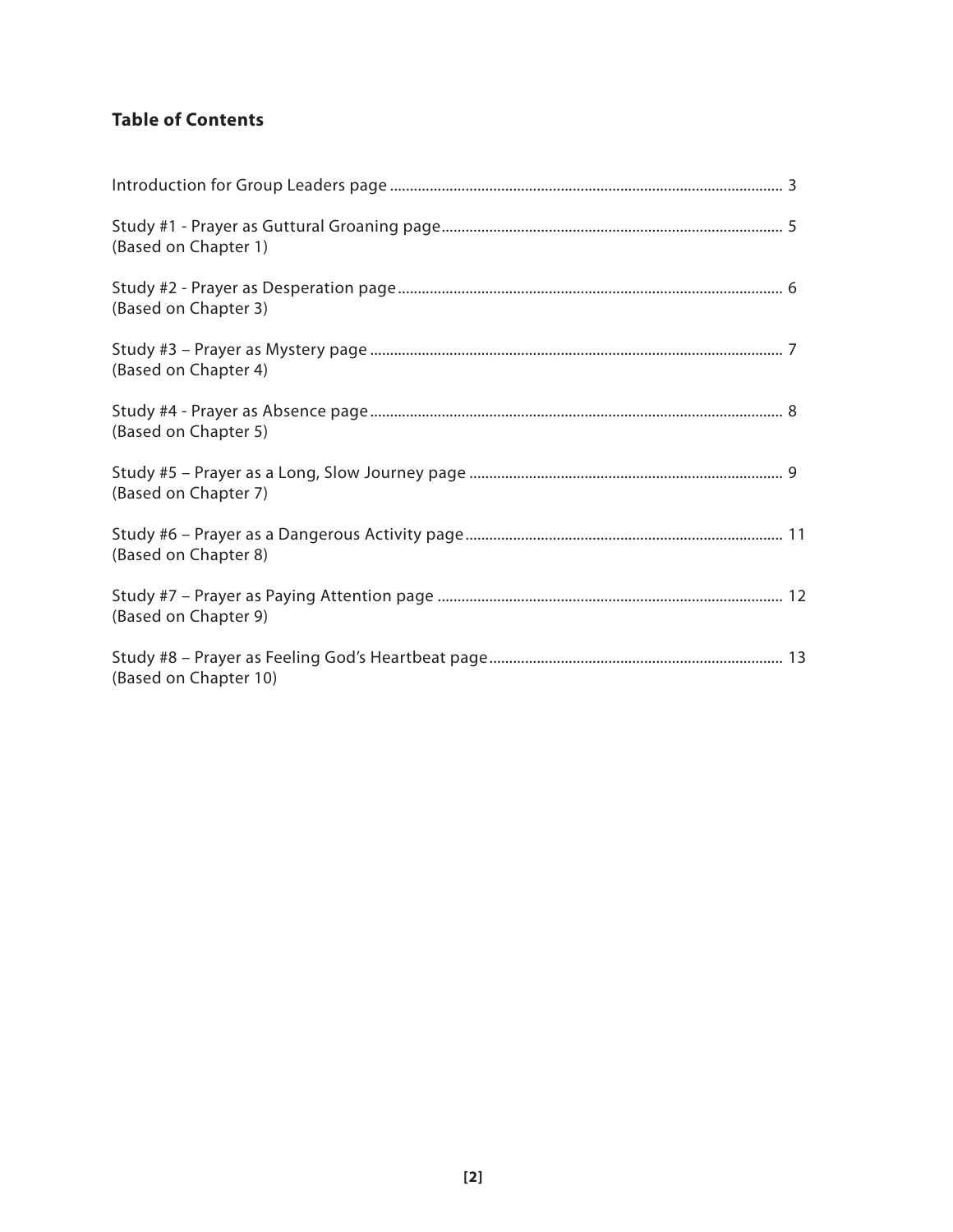# **Introduction for Group Leaders**

Prayer isn't necessarily efficient or even comprehensible. Sometimes we feel and know the palpable presence of God and we cry out "Thank you!" At other times we experience more of God's haunting, mysterious, unpredictable absence and we scream "Where are you?" And we usually can't predict God's next move. In this sense, praying to our untamed God can be frustrating, perplexing and even agonizing.

God will bathe us in ecstatic light and then seemingly abandon us in the dark … But that's real life. Reality itself – from quarks and human cells to redwood forests and blue whales – is quirky and unpredictable, riddled with sharp edges and surprises and setbacks and strange events … (Prayer is) an encounter between the Real God and the real us … I want to face life head on with all its jagged edges of mystery, joy, longing, and agony … My prayer is that my journey will help you come alive to God and to others like never before.

This study guide was designed to help a small community of people process, wrestle with and apply the content of *The Folly of Prayer*. This study will help your small group deepen your intimacy with God and build community. It will also help you to love and serve the broken and hurting people outside of your small group.

You could use this study in the following settings:

- A leadership team that wants to grow deep in intimacy with God and engage your ..... community.
- A men's group, a women's small group or a mixed group that wants a fresh perspective on prayer.
- A short series for a season of your church life (i.e. some Christians could use this for the season of Lent).
- A one-on-one mentoring relationship.

Before you begin your small group, prayerfully consider the following general guidelines:

1. Rely on the power of the Holy Spirit. This is not a self-help project or our heroic attempt to live just like Jesus. Any Christ-centered approach to the life relies on the presence of the Holy Spirit to lead and empower us.

2. Cling to the reality of the Gospel. Our religious efforts rely on this formula: we obey, therefore we are accepted by God. But the Gospel turns this upside down: we are accepted by the Father through Jesus, therefore we obey. Keep the Gospel front and center in all of your discussion, sharing and prayer times.

3. Christian community is the place to experience God's grace and grow in Christ. The content and questions in the book and study guide are designed to provoke, disrupt and challenge you to grow up in Christ. Some of the questions require vulnerability. As a group leader or a group member build a culture of grace in your group. Let people struggle, doubt, and question.

As you enter into each study, keep in mind the following more specific guidelines:

1. Each of the eight studies is designed to last 45-60 minutes.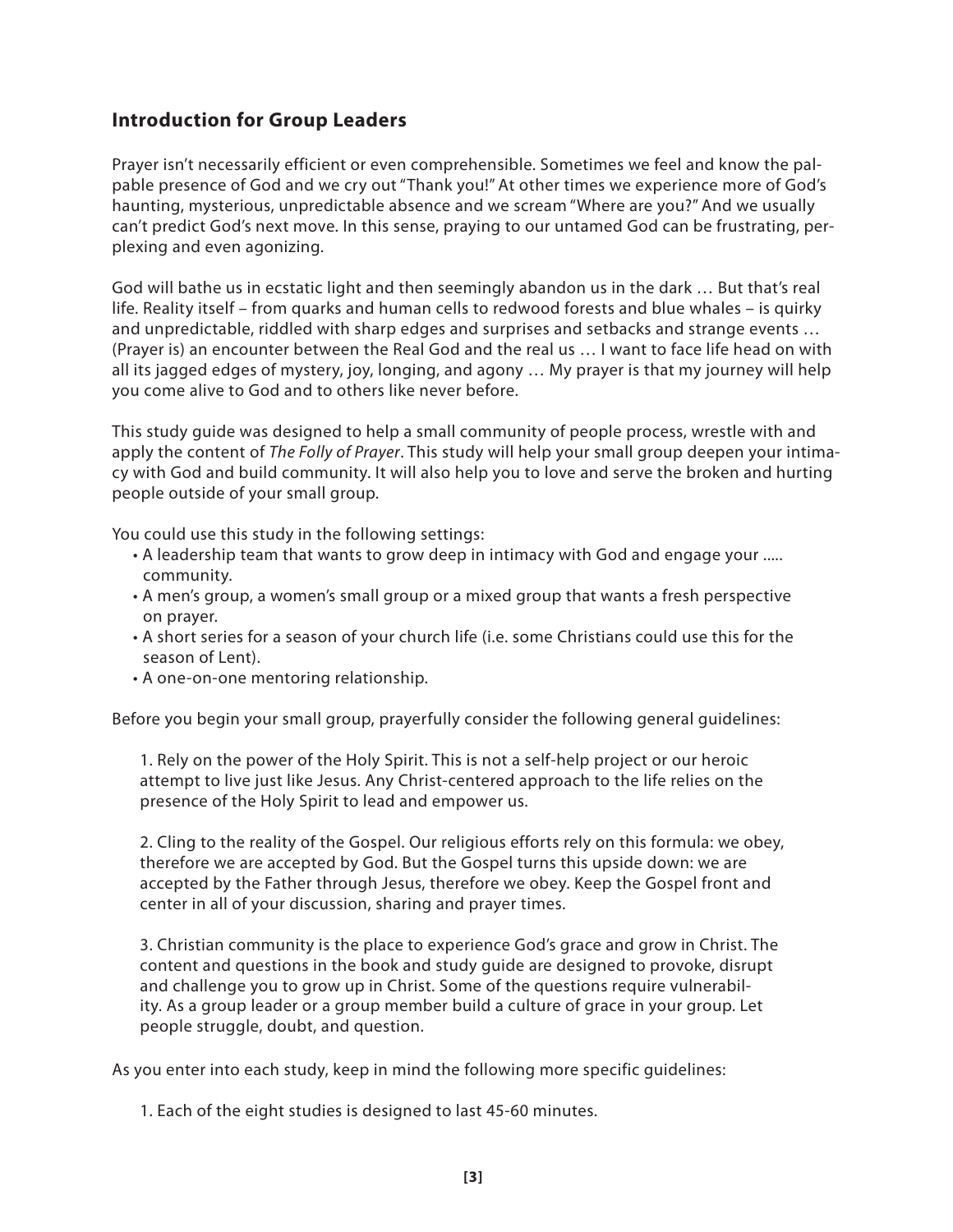2. It will be helpful if every individual or couple has their own copy of *The Folly of Prayer*. 3. The questions are simple but, hopefully, they allow room for honest dialogue and deep wrestling with the content in the book. I've tried to focus the discussion around 2-3 key Bible passages for each study. That's intentional: for the purpose of this study, it's better to focus deep on a few passages than skim through a number of Bible passages.

4. Each section begins with a short reading from the book to introduce the topic. Feel free to read other sections in the book, but this study guide is designed to help you engage the Bible, one another, and the Holy Spirit.

5. **"Opening the Conversation"** consists of a simple question to build community by provoking a dialogue, sharing a childhood memory or just having fun.

6. **"Reflecting on Scripture and Life"** allows the Biblical text to shape our thoughts, our feelings and our lives. At times your group will be asked to silently meditate on a passage of Scripture. Don't rush through these times of silence. To prepare your hearts for silence and meditation, you may want to read and have the group read the sections on page 133 ("Savoring the Chocolate Cake") and page 149 ("Would you please be quiet!").

7. **"Loving a Broken World"** challenges your group to pray by looking outward to the needs of a hurting world. First, make sure you spend time interceding on behalf of those who feel broken and marginalized. Secondly, as you work through this study, you may want to encourage your group to plan a small group ministry idea to bless the world around you. I've heard of small groups hosting a game night for unbelievers, pulling weeds at a women's shelter, making sandwiches for a homeless ministry, etc. Try to plan at least one specific outreach during the course of the study.

8. **"Listening to Our Lives"** is a crucial section. Plan your time so that this last section isn't rushed. These questions are designed for specific application, moving the discussion into places of weakness, pain, vulnerability, sin and struggle and the joy of renewed obedience. Don't force anyone to respond to these vulnerable questions; but on the other hand, challenge your group members to stretch by opening up and learning to trust one another.

-------------------------------------------------------------------------------------------

This study guide is free. Make as many copies as you need.

If you have questions or comments, feel free to email the author at mattwoodley@3vc.org.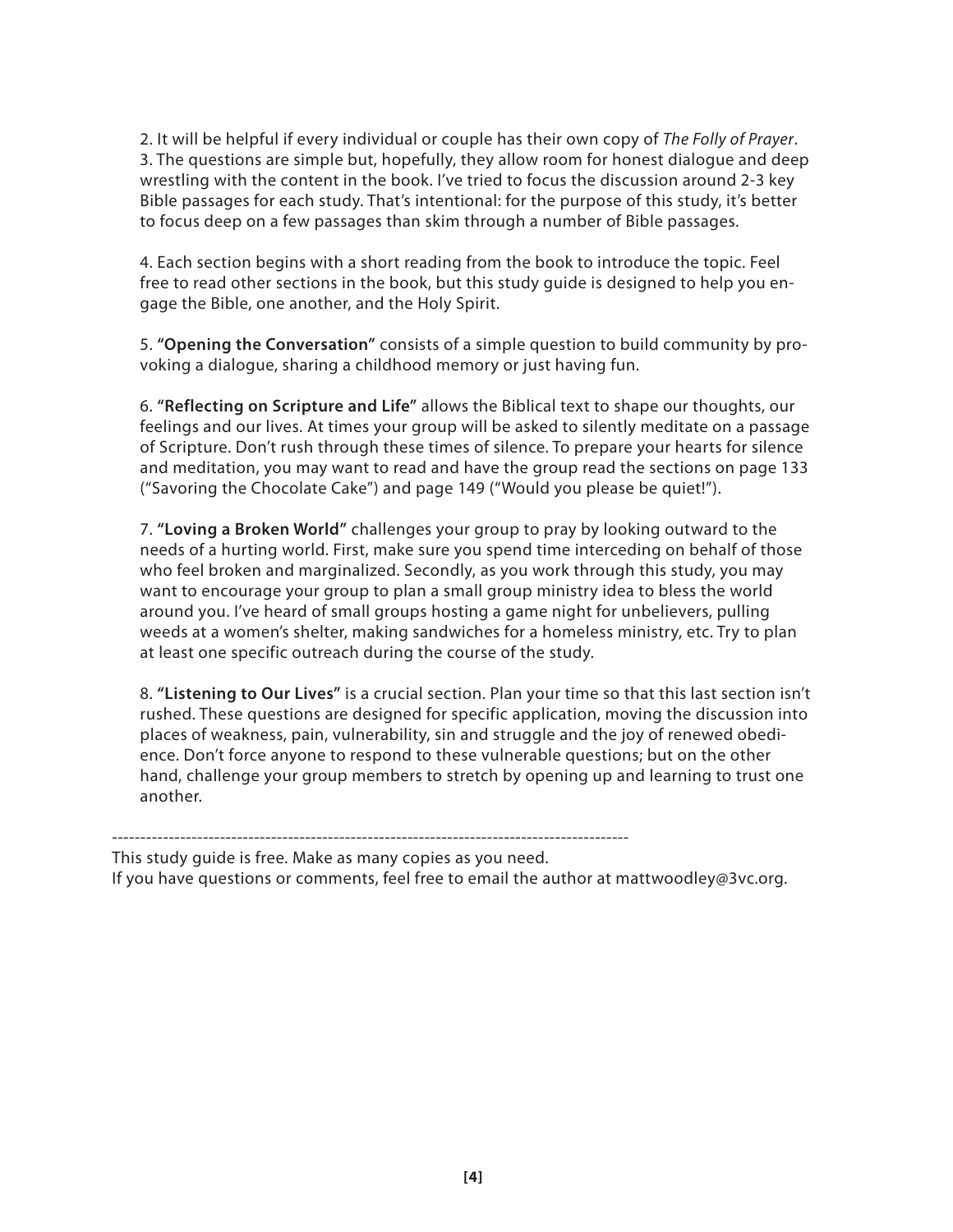# **Small Group Study #1 (Based on Chapter 1: Prayer as Guttural Groaning)**

Maybe there are times when we pray and don't even know we're praying, when the doubt and anguish are lodged so deep within us that we can't find the words. So we just ache. And we groan. And we ooze with the pain of life. And maybe God hears the ugly groans and changes the ooze into poetry … The Bible is a God-centered, Jesus-glorifying, Spiritempowered story, but even so, it constantly honors human suffering. It teaches us how to groan and then it tells us that God validates our deepest groaning. Sometimes we just hurt and we can't find the words to express our pain. We can't explain it, heal it, overcome it, solve it or blunt it. So we just sit and groan in a God-ward direction. In these situations, the groans themselves can become messyeloquent offerings to God. And in the midst of these groans, God hears us and holds us and then he helps us embrace our fellow-groaners.

# **Opening a Conversation:**

 $\rightarrow$  Think of a time from your childhood when you were disappointed (it could be any event big or small, from whiffing at t-ball to losing a favorite pet to your parent's divorce). What happened? How did your family deal with your disappointment (or your groaning)? Did they allow you to groan? Did they make fun of you? Did they tell you to just get over it?

### **Reflecting on Scripture and Life:**

1. Read Exodus 2:21-25. What happened during this corporate groan session? What does this teach us about our prayer lives?

2. Read Romans 8:18-25. What does this portion of Scripture tell us about life in a fallen but Christ-redeemed world? How does this text describe the tension between agony and beauty of life on planet earth?

3. What does Romans 8:26-27 add to our understanding of groaning our prayers?

4. On pages 14-15, Woodley wrote, "Many of us also grew up in church or family systems that taught us to deny the ache …Somewhere we bought the lie that we could live without pain, that we could stuff it, numb it, medicate it, blunt it, or stiff-arm it." How about you? When you face the ache of living in a fallen world, how do you try to deny, blunt or medicate the pain?

5. Can you think of a time when all you could do was groan your prayers to God? What was that like for you?

6. Read 2 Corinthians 1:3-4. What does this say about receiving God's comfort? How is God's comfort like the comfort given by Mama P. found on pages 20-21? (It would be helpful to have someone read that section from the book).

#### **Loving a Broken World:**

 $\rightarrow$  Where do you see examples of this deep groaning in contemporary culture? Which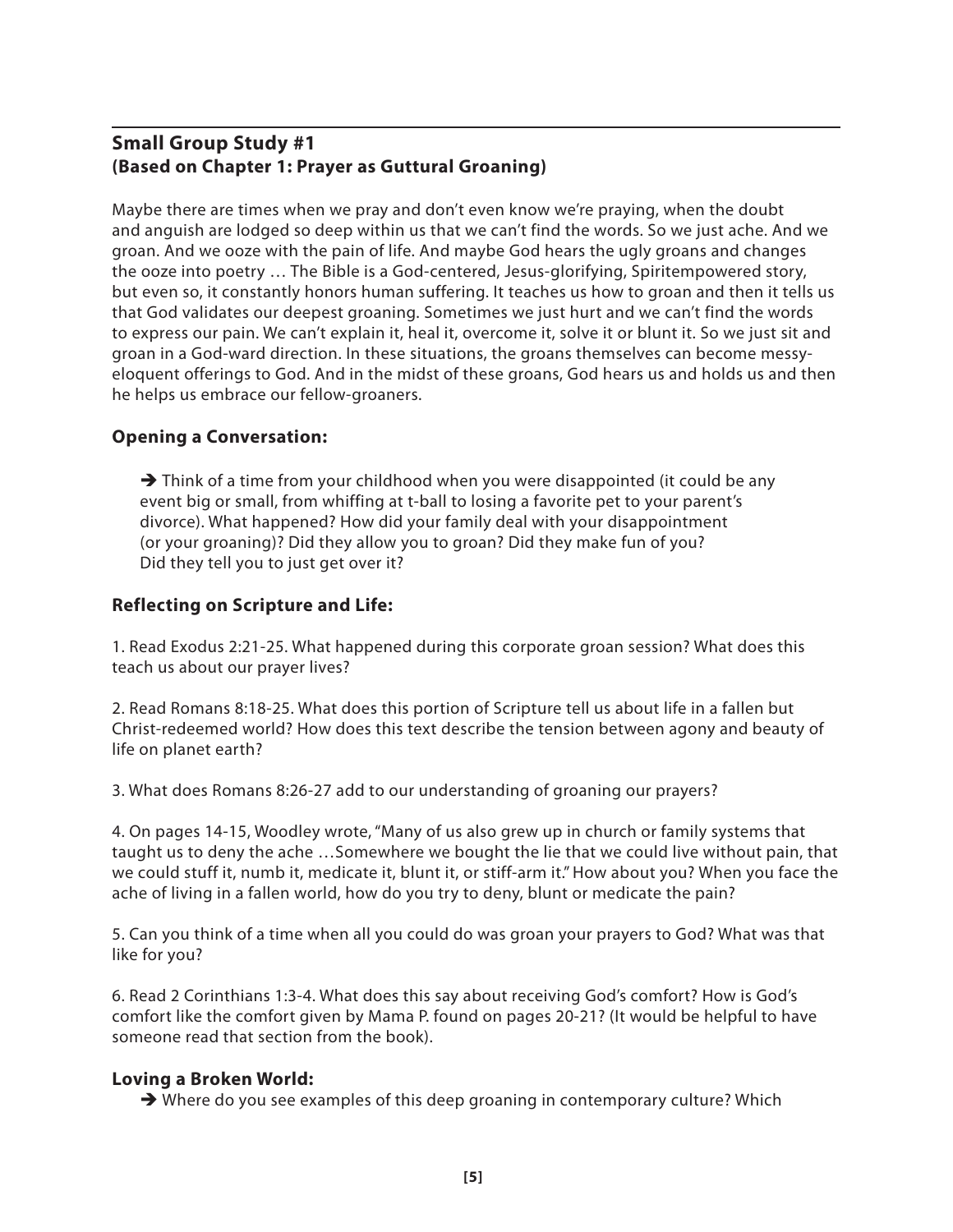musicians, films, authors, artists give voice to the groaning and longing for redemption we all feel?

 $\rightarrow$  As we listen to these groans, how should it change the way we pray for the world around us?

### **Listening to Our Lives:**

 $\rightarrow$  Spend five minutes in silence

→ Reread Romans 8:18-25. Of all the words in this passage, which word (choose only one) best describes your life right now? Why?

 $\rightarrow$  Share with the group which word intersects with your life.

# **Small Group Study #2 (Based on Chapter 3: Prayer as Desperation)**

Prayer is rooted in need. One of the most common Biblical words to describe how humans communicate with God is the word "cry" or the phrase "cry out." It's never an insipid, calm cry, as in "Uh, God, if you're not too busy and you're coming by anyway, would you mind giving me a little boost?" The word "cry" or the phrase "cry out" always implies urgency, neediness and even desperation … So, to begin with, we can draw some conclusions about prayer: (1) Prayer isn't always neat or pretty – sometimes it's very messy; (2) Prayer isn't always quiet – sometimes it's very loud; (3) Prayer isn't always calm – sometimes it's very passionate. Prayer involves coming to God in the mess of life, the confusion of life, the pain and agony of life, and crying out for help. Prayer begins with these words: God, help! God, I (or we) need you! God designed prayer for desperate human beings.

# **Opening a Conversation:**

 $\rightarrow$  Describe the last time you needed something from someone (i.e. a cup of sugar, a power saw, a hug, advice, forgiveness, a car loan – anything). What did you need? Who did you ask and how did you ask for it? Were you hesitant to ask for what you needed?  $\rightarrow$  Generally speaking, is it hard or easy for you to ask for what you need? Why or why not? What makes it hard and what makes it easy for you to ask for what you need?

# **Reflecting on Scripture and Life:**

1. Read Exodus 3:7-9. How did God respond when his people admitted their need and cried out to him?

2. Read the Bible verses starting on the bottom of page 42. What are the common themes woven through all of these verses?

3. Psalm 22 says, "Trouble is near." Matt Woodley commented, "Prayer begins and continues with the uncomfortable reality that trouble will hound me until the day I die." Do you find this realistic or too negative? Why or why not?

4. There are two great barriers to entering into the desperation at the heart of true prayer – pride (I can conquer every problem by myself ) and insecurity (I am completely unworthy of your help).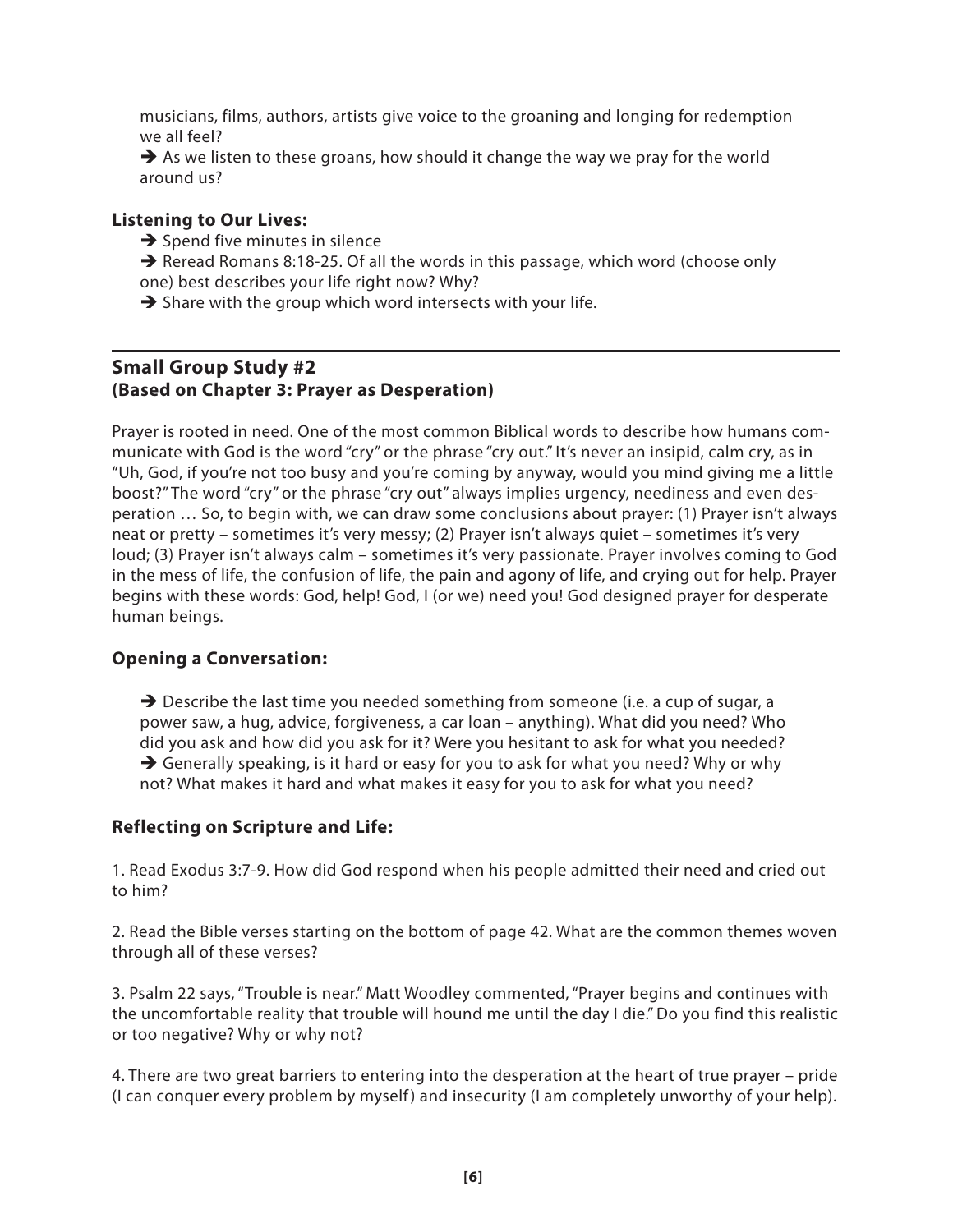Which one do you struggle with the most?

5. Read Mark 10:46-52. What can you learn about Bartimaeus' desperation and Jesus' response?

6. Reread the description of "desperate community" from the middle of page 50 to the end of page 51. What's the closest you've ever come to experiencing a desperate community? Does this describe our Christian community? If not, what do we need to change?

#### **Loving a Broken World:**

 $\rightarrow$  Who are the desperate people in the world that are crying out for our compassion? What is one thing we can do to welcome and embrace desperate people?

#### **Listening to Our Lives:**

- $\rightarrow$  Spend five minutes in silent prayer.
- → What is one area of your life that feels desperate right now?
- $\rightarrow$  Pray for each other about these desperate situations.

NOTE: In true sacramental fashion (see Chapter 2), this might be a good time to practice sacramental prayer by laying on of hands. As you pray for these desperate situations, take some time to gather around each group member (or at least the group members who have shared prayer requests, lay hands on that person and pray for him or her).

# **Small Group Study #3 (Based on Chapter 4: Prayer as Mystery)**

Why does God seem to answer some prayers in a quick, tidy and even miraculous fashion; but then other prayers – which are just as sincere, God-honoring, and faith-inspired – seem to hit the ceiling and bounce back? As a pastor and a follower of Jesus I've struggled with the reality of this second scenario. We pray, we cry out, we trust Jesus for great things and reasonable and Godhonoring things, we pray boldly and passionately and then zilch, nada, silence. Or maybe things even get worse. Some people pray for healing and a loved one dies. Others pray for God to save a marriage and then the divorce papers come anyway. Many of my friends ask God to remove temptation – the lure of lust or the craving for alcohol or our persistent rage and bitterness – and the enticement to sin grows stronger. Throughout the years I've noticed that most of us don't want to talk about this problem. I seldom hear people attending small groups and telling their friends, "Hey, I have another unanswered prayer I'd like to share." But it seems like everyone has one, two or an entire bag-full of unanswered prayers.

#### **Opening a Conversation:**

 $\rightarrow$  Have you ever had an experience where prayer seemed to work neat and clean and quick? It could be something profound or seemingly "shallow." Write it down in the space below and share it with the rest of the group.

 $\rightarrow$  In the space below journal privately (and do not share it yet) about the following topic: One unanswered prayer I wonder about is …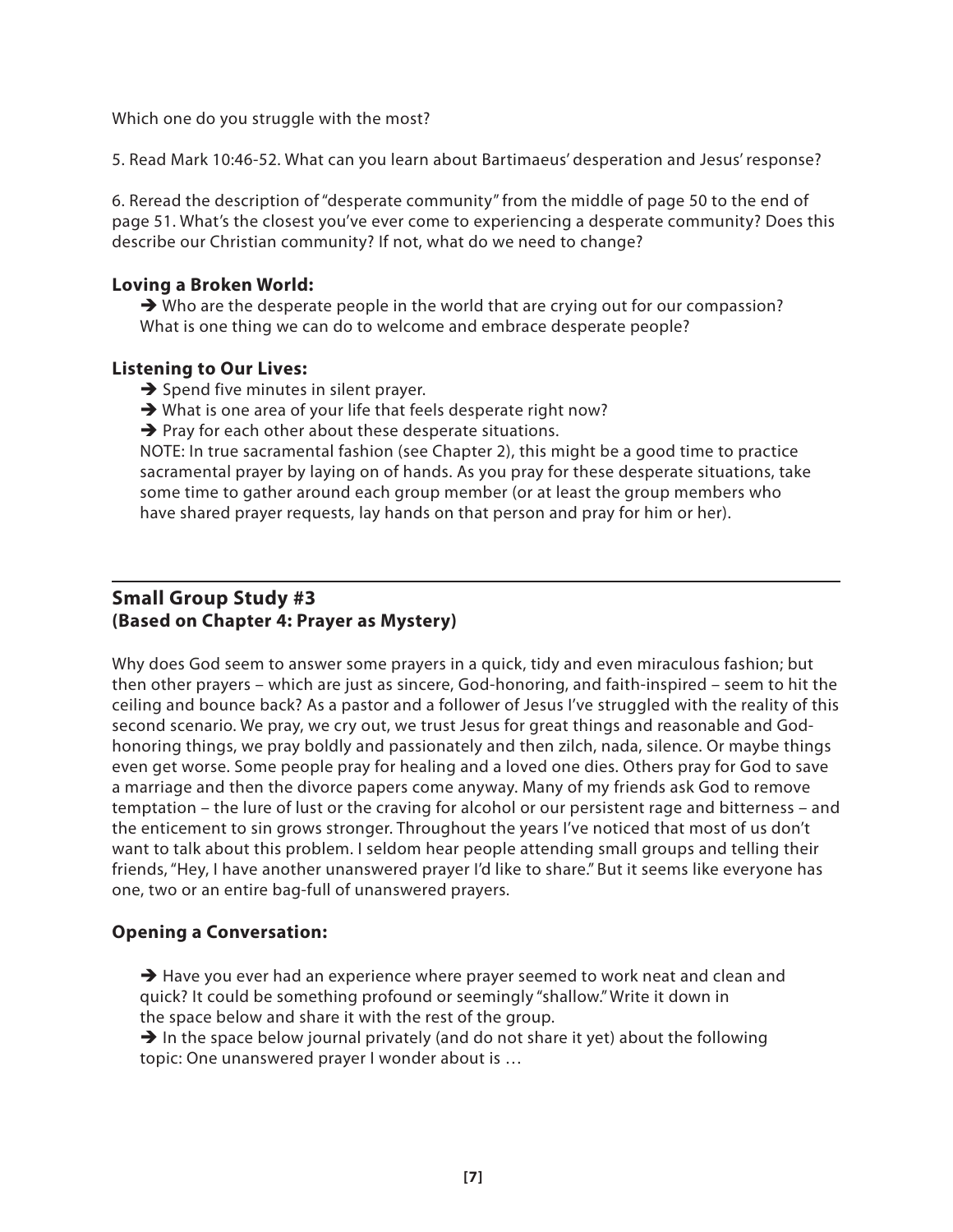# **Reflecting on Scripture and Life:**

1. Read Psalm 88. Matt Woodley said, "Psalm 88 is God's dark, painful gift to us." How could this Psalm be a gift to us?

2. Read Jonah 4. What's wrong (or right) about Jonah's approach to prayer? What do you learn about God from the way he responded to Jonah's prayer requests?

3. What did the author mean when he said, "unanswered prayers excavate our hearts?" What could God possibly excavate through the pain of unanswered prayer?

4. Read 2 Corinthians 12:7-10. How was Paul's prayer unanswered and how was his prayer answered? What did Paul learn through his "unanswered" prayer?

5. Reread the story about Bill on the middle of page 66 to the top of page 67. What does the cross teach us about God's heart for us even in the midst of unanswered prayer?

### **Loving a Broken World:**

 $\rightarrow$  Is there anyone you know that seems to be living in the anguish of unanswered prayer? How can we pray for them? Is there anything we can do for them?

#### **Listening to Our Lives:**

 $\rightarrow$  Return to your journal entry about your unanswered prayer. What used to hurt or what still hurts the most about this unanswered prayer? Be honest. Don't intellectualize or spiritualize the pain and disappointment.

 $\rightarrow$  Based on this chapter, what comforts or challenges you the most about prayer as a mystery?

# **Small Group Study #4 (Based on Chapter 5: Prayer as Absence)**

By reading his dusty writings, St. John of the Cross mentored me in my prayer life. Initially, John's writings didn't fit my assumptions about prayer. Nor would he fit with many contemporary expressions of the spiritual life. For the most part, we'd rather keep our worship services beating with happy tunes and shining with bright lights. But John taught me that any authentic "spirituality" must grapple with the dark side of life. We do feel far from God sometimes. Surprisingly, John argued that in these times of God's felt absence God may be much closer than we ever imagined. It's often when our life seems to be unraveling that God is putting us back together again. It's often in the deserts of life that God pours his deep satisfaction into our souls. But how does that make sense? How does unraveling suggest reconstructing? How does dryness lead to an infilling?

#### **Opening a Conversation:**

 $\rightarrow$  Does prayer generally make you feel more of God's presence or more of God's absence? Does it ever bother you that God doesn't feel closer when you pray?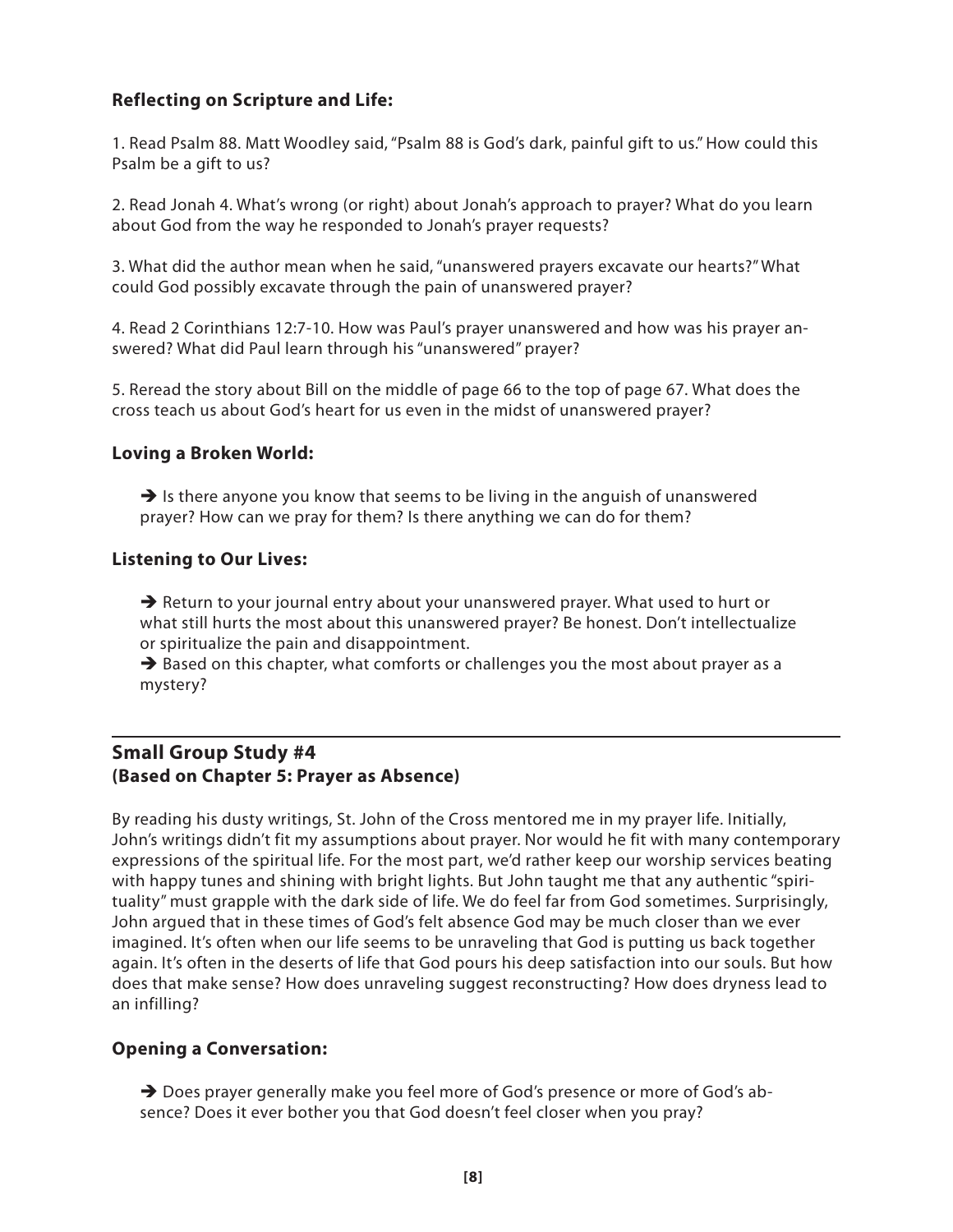# **Reflecting on Scripture and Life:**

1. Read Psalm 42 and 43 and then pray silently for five minutes. Allow the words of Scripture to penetrate your life and sink into the center of your heart.

2. Reflect on Psalm 42 and 43. What feelings, thoughts and words accompany this man's experience of God's felt presence and God's felt absence? (NOTE: Both the absence of God and the presence of God seem to be mingled together in this passage). What is the major theme of his life: God's absence or God's presence?

3. What did John of the Cross and what does the Bible imply by the image of God as a flame? 4. Reread the list of "the telltale faults of beginners" in pages 75-76. Which one can you relate to the most? (Just pick one fault).

5. Reread the section entitled "When God Takes My Milk Away" on pages 79-80. Have you ever (or are you currently) had an experience when God took your milk away? What happened? How did God change you?

### **Loving a Broken World:**

 $\rightarrow$  Due to chronic pain and suffering, total marginalization or apparent godforsakeness, some people seem to be in an almost unending dark night of the soul. Can you identify in people in your life or in our world who fit this description? How can we pray for them and help them?

#### **Listening to Our Lives:**

 $\rightarrow$  Based on this chapter, describe one of your most painful dark nights of the soul? (Of course this could also be a past or present dark night of the soul).

 $\rightarrow$  NOTE: If you can't relate to the dark night concept, reflect on the following quote: "Every time we hit a wall at sixty miles per hour, God breaks us down and then remakes us with a little more love in our hearts." Have you ever hit a wall in your spiritual or emotional or relational life? What was that like for you? How did God (or how is God) using that wall to break you down and make you a little more loving towards others?

# **Small Group Study #5 (Based on Chapter 7: Prayer as a Long, Slow Journey)**

Immersing ourselves in the Bible's view of patience will change our prayer life. While impatience strangles the roots of prayer before it sprouts, waiting on God provides the right soil for cultivating prayer. Without patience, everything in our lives becomes a frantic, loud, urgent now: have it now, do it now, get it now, experience fulfillment now, understand it now, get it done now, relieve the pain now. There's no time to wait. There's no time to be sick and recover. There's no time to rebuild broken things. There's no time for the tension of the not-yet. Everything smears into a quest for spiritual, emotional and relational 49 second happy meals. We can't hit the pause button and give God space to work. So we fill in the pause with our ceaseless activity and pushy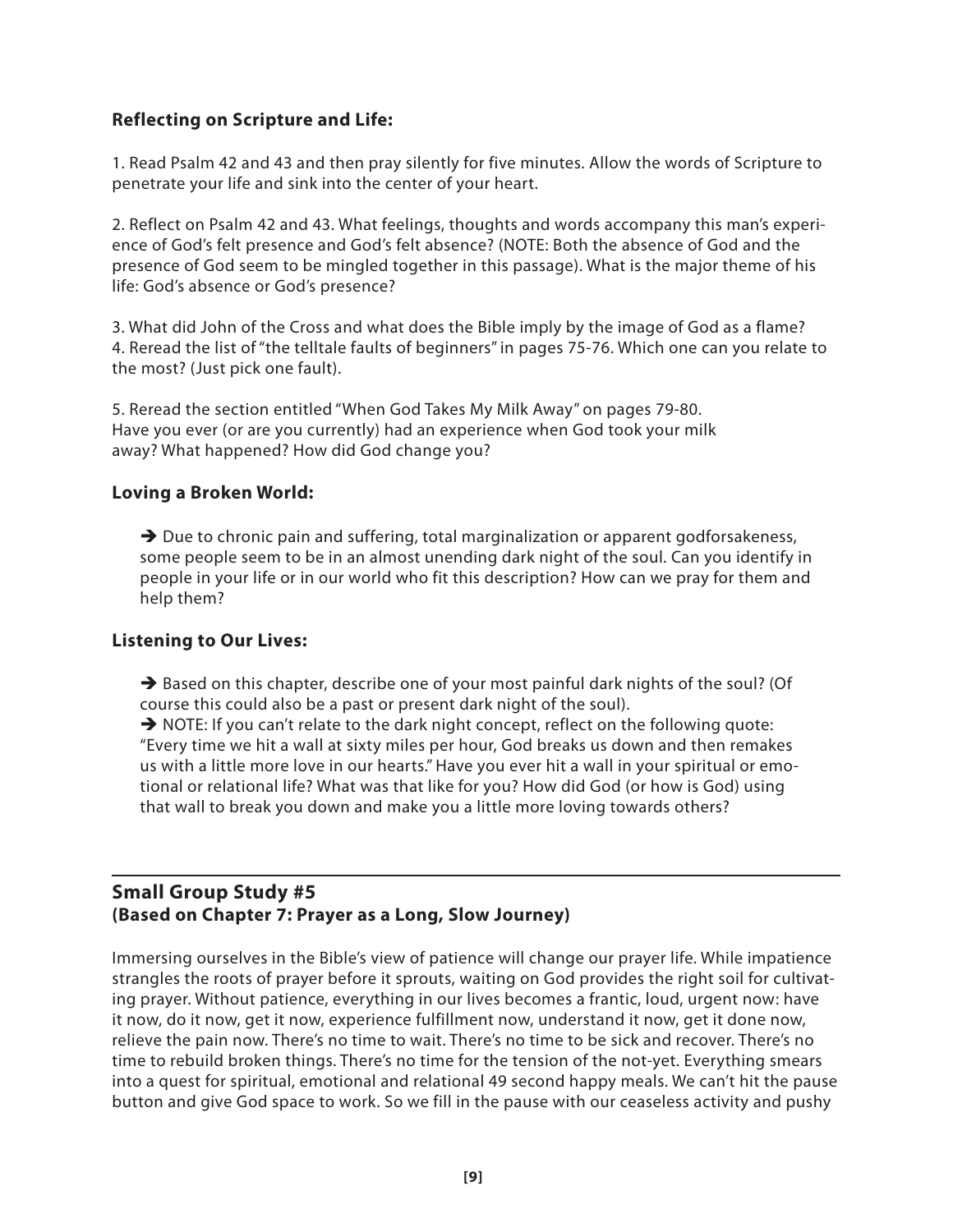demands. But if everything depends on us, if we don't believe that we have a Father who loves us and who has perfect timing for us and our loved ones, then why even pray? It's unnecessary. Instead, we'll live grasping, demanding, impatient lives that resent the party-crasher of waiting.

# **Opening a Conversation:**

Answer one or both of these questions:

- $\rightarrow$  Describe a recent experience when you had to be patient. How did you handle it?
- $\rightarrow$  What are the situations or who are the people that drive you nuts with impatience? How do you display your impatience in those situations or towards those people?

# **Reflecting on Scripture and Life:**

1. Read all the verses about waiting on the Lord on page 99. What does the Bible mean when it continually instructs us to "wait on the Lord?"

2. Read Psalm 130 and 131. How do these short prayers describe a life of waiting on the Lord?

3. What are the forces of contemporary life that make it difficult for us to wait on the Lord?

4. Matt Woodley called the Biblical story "a long, slow journey that constantly calls for patience." Can you think of specific biblical examples (i.e. people, events, promises from God, etc.) of this long, slow journey?

5. Can you think of a fruitful harvest that God brought into your life because he forced you to wait? What happened? How did you struggle through the waiting season? How did God change you through the process of waiting?

6. Romano Guardini called "patience with oneself … the foundation of all progress (in the spiritual life)." How well do you practice patience with your own spiritual growth?

# **Loving a Broken World:**

 $\rightarrow$  Who are the "slow people" in our world or in your life that need your patient, prayerful love? How is God asking you to "love slow people?" What can these slow people teach you about prayer and the speed of love?

# **Listening to Our Lives:**

- $\rightarrow$  Read Psalm 130 and spend five minutes in silent prayer.
- → What word from Psalm 130 struck you the most? Do you know why?

 $\rightarrow$  In the section entitled "Prayer Means Hitting the Pause Button," Matt Woodley wrote, "Impatience strangles the roots our prayer life. Without patience, everything in our lives becomes a frantic, loud, urgent now. Is impatience strangling your prayer life? If so, how? If not, how are you learning to be more patient as you wait on the Lord?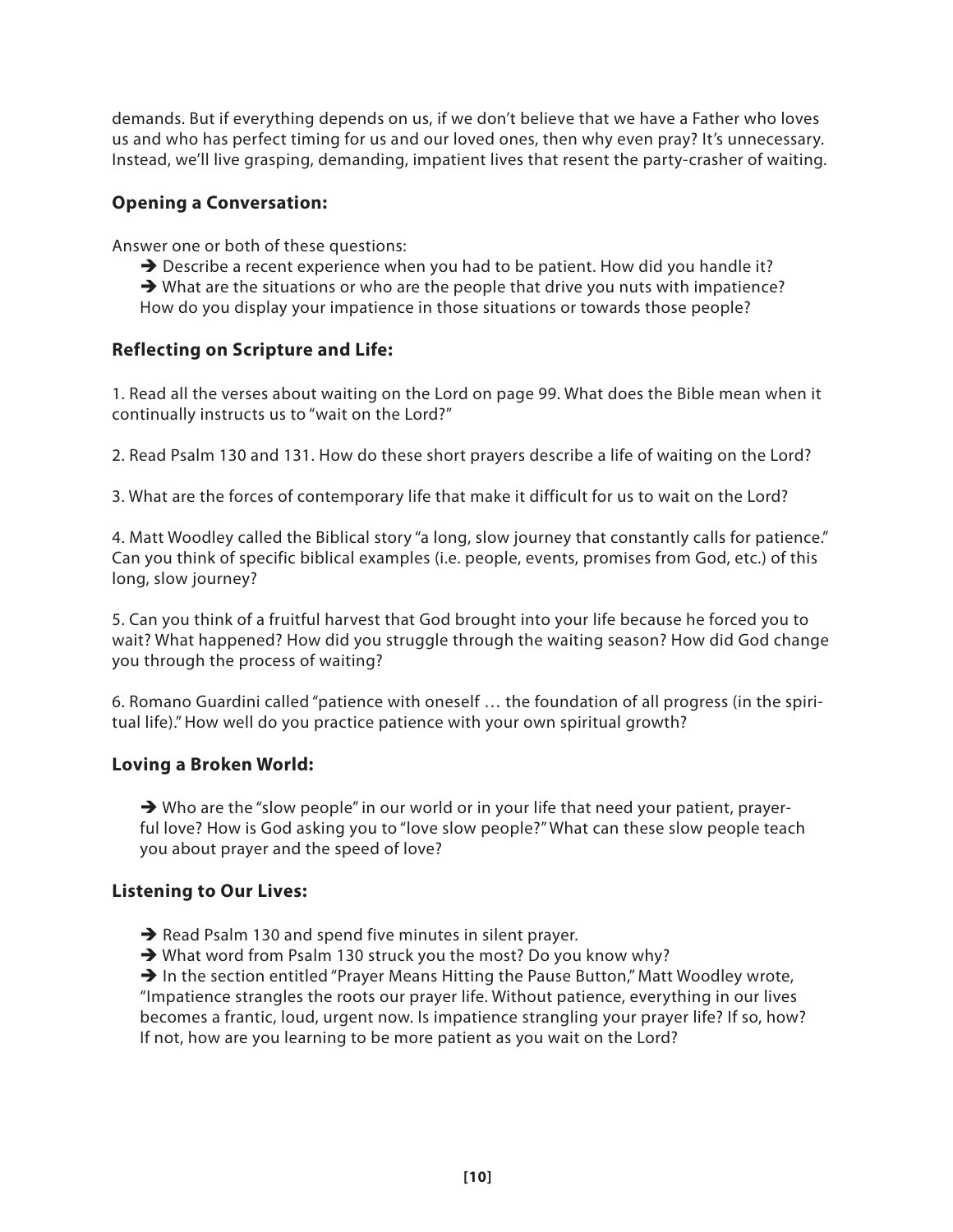# **Small Group Study #6 (Based on Chapter 8: Prayer as a Dangerous Activity)**

Most of us don't think of prayer as a "dangerous" activity. I was raised on wonderful hymns like "Sweet Hour of Prayer" which reminded me that prayer "draws me from a world of care." Prayer is sweet. Prayer vaccinates us against danger. If prayer was a board game, it would be a nice game with clear rules designed by a predictable God who exists to help me get my little game piece safely around the board.

Yes, God is kind and gentle and prayer can be sweet. However, when we pray we also open our lives to the presence of the most powerful Person in the universe. And he's good but he's not tame. God is utterly undomesticated and at times incomprehensible. So when we pray, we lose our tight grip on controlling the spiritual journey. When we open the "God-box" we always get more than we expected - more joy, more love, more danger, more adventure, more suffering and more holiness. And prayer doesn't draw us from a world of care; as we join with Jesus, he calls us (and sometimes drags us) back into a world of care, danger and brokenness.

# **Opening a Conversation:**

 $\rightarrow$  Just for fun ... when you were growing up, what was your favorite board game?

# **Reflecting on Scripture and Life:**

1. Read Mark 5:1-20. Read the story out loud first and then spend five minutes silently meditating on the passage. (NOTE: Look at this story through the disciples' perspective. Remember that they are ordinary blue-collar workers who have recently started following Jesus. Read the story through their eyes).

2. What do you notice about Jesus? How did you (as one of the disciples) get more than you bargained for?

3. Why did the townspeople respond so negatively to Jesus' amazing healing? How do we respond negatively to Jesus' power and healing grace? In what ways is it an interruption and a scandal to us? (NOTE: please consider your life not just the lives of "really bad Christians").

4. Read Genesis 12:1-4. "Abraham went." Based on what you know about Abraham, by invoking God's name, how did he start "a wild, unpredictable journey with an undomesticated God?"

5. Has there ever been a time when you asked God for something and instead he gave you what C.S. Lewis called "the full treatment"? (See page 114). What was that like for you? How did God give you more than you bargained for?

6. Regarding the Christian spiritual tradition of negative theology (see page 122- 123), what is about God that could cause you to "find yourself not simply running short of words but actually speechless and unknowing"?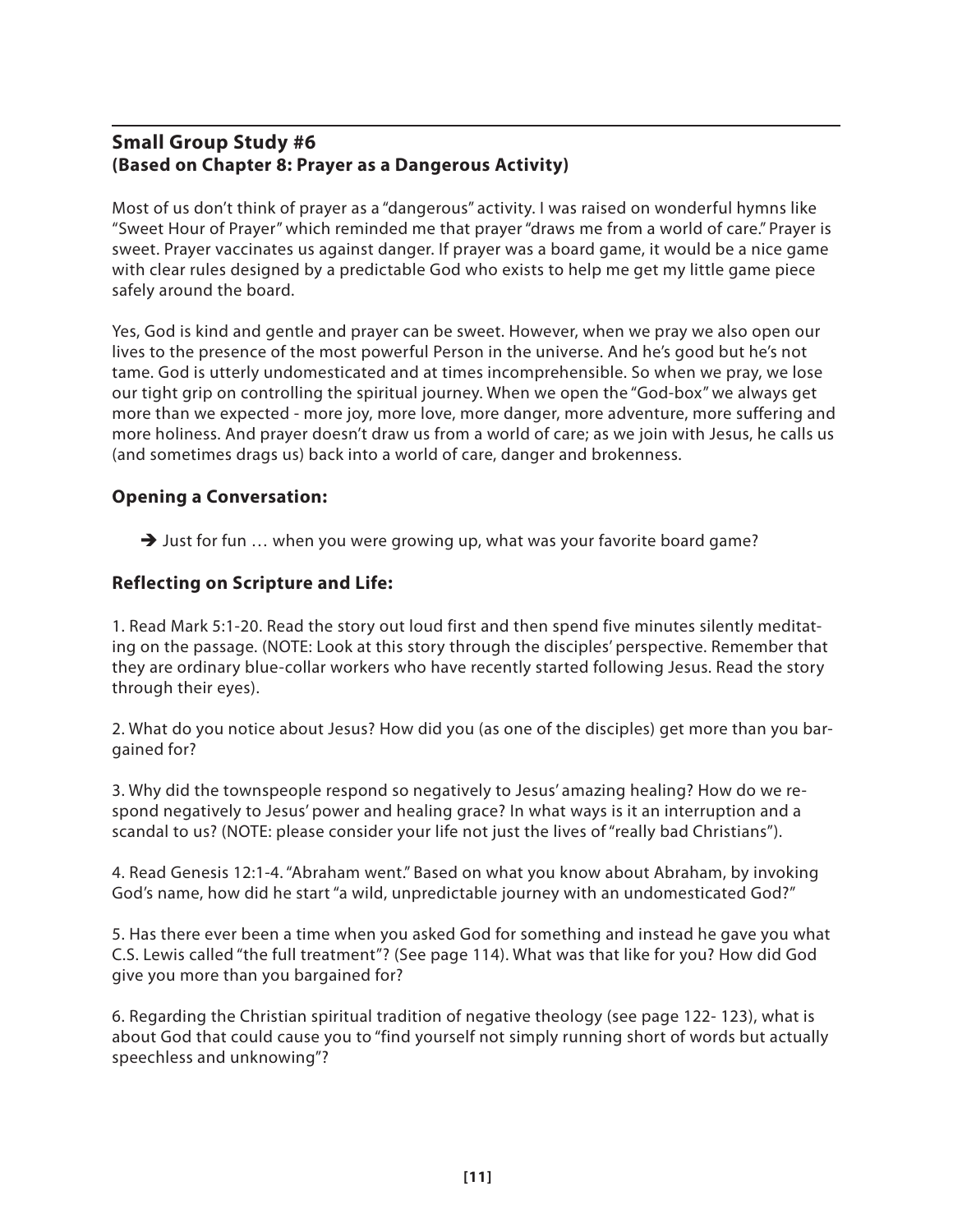## **Loving a Broken World:**

 $\rightarrow$  Page 122 mentions some small and hidden ways that "Jesus invites us to go into the world of care by being a blessing to others." Give one specific example where Jesus has been inviting you to be a blessing to others in a small and hidden way? How is calling you to be a blessing? How have you responded?

## **Listening to Our Lives:**

 $\rightarrow$  Mark 6:3-5 states that Jesus' hometown people "took offense at him" (or they were scandalized by him). Then Matt Woodley claimed that there are only two options in our prayer lives: (1) to be scandalized by Jesus; resent his presence and his constant interruptions, insist that Jesus stop sending us to places of brokenness and pain … or (2) we can invoke his presence and then joyfully adjust our lives according to his interruptions.

→ Where do you find yourself these days - Option 1 or Option 2? When or how do you need to change so you can be more open to Option 2? Can you think of any specific examples of Option 2 living in your life right now?

# **Small Group Study #7 (Based on Chapter 9: Prayer as Paying Attention)**

## **Opening a Conversation:**

 $\rightarrow$  Reflect on the lifestyle of your parents or grandparents. Do you think it was easier or harder for them to pay attention to spiritual matters? Why or why not?

 $\rightarrow$  Do we have more or less distractions in our lives today – or do we just use that as an excuse to be inattentive to spiritual matters?

# **Reflecting on Scripture and Life:**

1. Read Mark 13:5, 34, 35, 37 and 14:11, 34, 37, 38. What's the common theme? Why do you think this theme is repeated so often right before Jesus died?

2. On page 130, Matt Woodley wrote, "Grace is the single most powerful awakener in our spiritual lives. Fear, guilt, pain, suffering, failure – they all have their place in God's plan to help us stay alert, but nothing works like grace. Grace is God's first and best "technique" to wake up our drowsy souls. In other words, when we slip into spiritual inattentiveness, God's first speech is something like "Behold what manner of love the Father has given to us that we should be called the sons of God" (1 John 3:1 – this is the way I remembered this verse). In other words, God says, "Look, behold, remember and wake up when you see and feel and know once again how much I love you!" How did God use his grace to awaken you and get your attention?

3. Read Psalm 119:67. How has God used pain (or how is God using pain) to get your attention?

4. Read Psalm 1:1-3. How does this Psalm describe meditation? (See also the description of meditation on page 135 that begins with "What does love-based meditation look like?" It continues for two para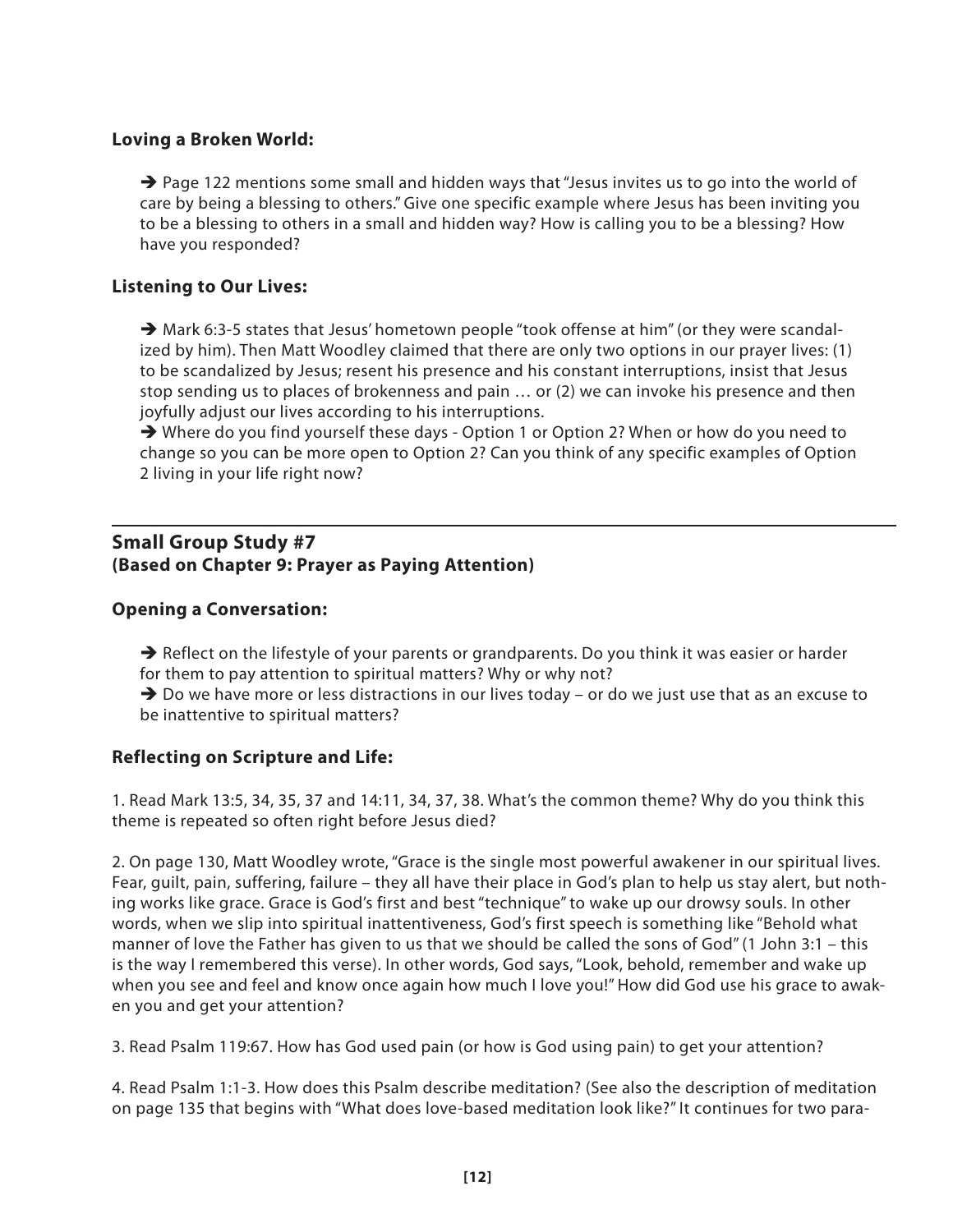graphs).

5. Read Luke 2:19-20. What do you think it meant for Mary to treasure and ponder these things in her heart?

6. What spiritual disciplines help you to pay attention to God?

### **Loving a Broken World:**

 $\rightarrow$  In our fast-paced, distracted, inattentive culture, who are the people that you often neglect? Think through your typical day or week: who do you fail to notice? How can you give him or her or them the gift of your loving attention?

### **Listening to Our Lives:**

 $\rightarrow$  Read the following quote from page 136: "Pondering prayer begins with meditation on God's word and God's activity. What is God saying? What are the themes of God's good work in the world? I stay with God's word and pay attention to God's revelation. But as I meditate I also start to ask, 'Where is God's word intersecting with my life?' So as I pay attention to God's word I'm also paying attention to God's good work in my life. I listen with both ears of my heart."

 $\rightarrow$  Spend 3-5 minutes in silence pondering this question: Where is God's word intersecting with my life? What biblical theme or commandment or promise seems to keep coming to my attention these days?

 $\rightarrow$  Share your answers (or your questions) with the group.

# **Small Group Study #8 (Based on Chapter 10: Prayer as Feeling God's Heartbeat)**

Throughout the ages Christian thinkers and spiritual guides have offered diverse definitions for contemplative prayer. It is "an intimate sharing between friends … taking time to frequently be alone with (God) who we know loves us." It's not "so much a way to find God as a way of resting in him …who loves us." It's like falling in love (with God) on a starlit Syrian night. It's the "knowledge of God that is impregnated with love." It begins when we release our obsession of doing things for God and others so we can say, "I am in God's presence, what a joy, let us be still."

These definitions flow from a key Biblical theme: those who trust in Jesus can draw near to God the Father (see Hebrews 7:18). Through Jesus our Great High Priest, the One who has abolished our sin (see Colossians 2:13-15), we can even cry out with childlike faith, "Abba, Father" (Romans 8:15) … This Triune God invites us to come into his presence with childlike trust. There are times in this new relationship when we won't … argue or groan or take a dangerous journey; we'll just sit with God and listen to the safe, rhythmic beating of his heart … and feeling God's heart will heal our broken lives.

# **Opening a Conversation:**

 $\rightarrow$  When you were growing up (i.e. ages 1-18), who did you enjoy just being with? De-